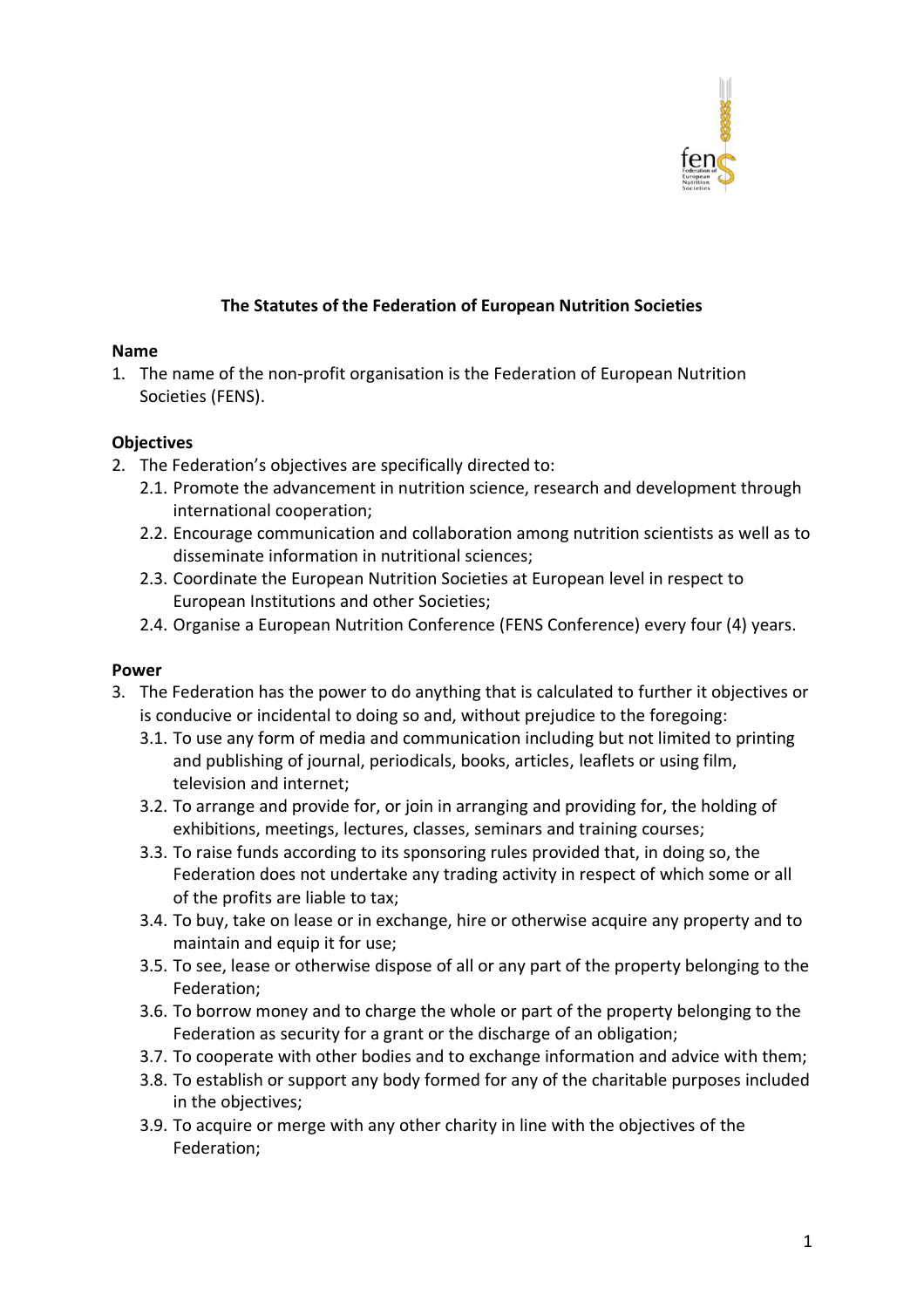- 3.10. To enter into any partnership or joint venture arrangement with anybody in line with the objectives of the Federation;
- 3.11. To set aside income as reserves against future expenditure buy only in accordance with a written policy about reserves; and
- 3.12. To employ and remunerate such staff or to engage unpaid agents as are necessary for carrying out the work of the Federation. The Federation may employ or remunerate a Board Member only to the extent it is permitted to do so by Statutes 70 to 77 and to provided it complies with the conditions of those Statutes to:
	- 3.12.1. deposit or invest funds;
	- 3.12.2. engage a Financial Expert as a professional fund manager and to delegate the management of investments to such manager:
	- 3.12.3. arrange for the investments or other property of the Federation to be held in the name of a nominee; and
	- 3.12.4. to enter into contracts to provide services.

## **Application of Income and Property**

4. The income and property of the Federation shall be applied solely towards the promotion of the objectives.

## **Membership – Member Country**

A Country may become a Member of FENS through a principal Nutrition Scientific Organisation.

- 5. A country is duly recognised as a Member by the General Assembly.
- 6. There will be only one Member representing each country.
- 7. A Member Country shall support FENS in its objectives and the FENS Board in its activities.
- 8. Each Member Country shall be required to pay an annual subscription to the Federation on a basis proposed by the Secretary and ratified by the General Assembly.
- 9. Adherence of a country to FENS will be established when the member has formally accepted the Statutes of the Federation of European Nutrition Societies and has paid its initial annual dues.
- 10. A Member Country desirous of resigning from the Federation must give three (3) months' notice of resignation in writing, addressed to the Secretary.
- 11. If a Member Country is declared in arrears for two (2) of the past three (3) years the Member Country:
	- 11.1. will have no voting rights at the General Assembly;
	- 11.2. will have no nomination rights, and
	- 11.3. will not be eligible for Awards.
- 12. Scientists from a Member Country declared in arrears for two (2) of the past three (3) years will have the following sanctions:
	- 12.1. cannot act as FENS Board Member; until full voting rights of the Member Country have been restored.
- 13. In order to regain its voting rights, the Member Country declared in arrears for the past two (2) of the past three (3) years must: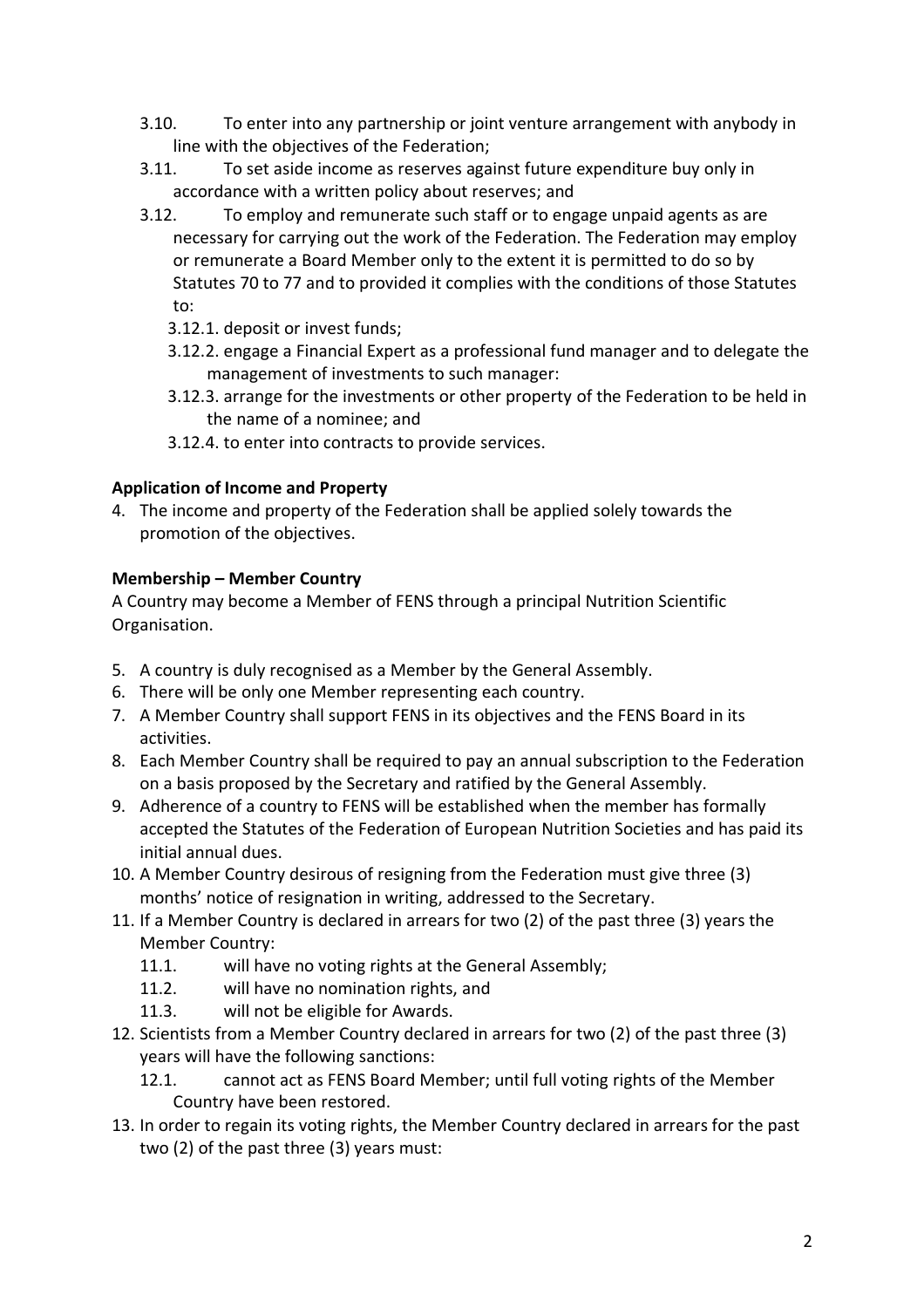13.1. make a written application to the Secretary, who will decide upon the unpaid dues to be paid in order to regain their voting rights.

## **Membership – Affiliated Individuals**

- 14. The President, after consultation with the FENS Board Members can nominate individuals (Affiliated Individual) from countries which are not a Member Country to represent the country during the President's term in activities related to the objectives.
- 15. The role of an Affiliated Individual is intended to support FENS in the objectives and can be specified in the following:
	- 15.1. To represent the country in activities of the Federation; and
- 15.2. To aid the establishment of a Society that can qualify as a Member Country.
- 16. The nomination as Affiliated Individual ends with the term of the Presidency.

# **The General Assembly**

- 17. The work of the Federation shall be directed by the General Assembly of delegates appointed by the Member Countries in good standing.
- 18. The meeting of the General Assembly shall be held:
	- 18.1. every four (4) years in connection with the FENS Conference; and
	- 18.2. at any time through personal meetings or by electronic means.
- 19. An electronic General Assembly can be requested by a majority vote of the FENS Board Members, or if more than one-half of the Member Countries in good standing request it.

## **Voting Rights at the General Assembly**

- 20. Each Member Country in good standing is entitled to one (1) voting delegates and no more than two (2) non-voting delegates may act as observers.
- 21. Affiliated Individuals have no voting rights but are entitled to attend the General Assembly.
- 22. The FENS Board may extend invitations to any such organisation it deems appropriate to attend the General Assembly in an observer capacity only.
- 23. All FENS Board Members shall attend the General Assembly but have no voting rights unless serving as an official delegate of a Member Country.
- 24. The President or Chair of the General Assembly, in the event of a tie shall have the deciding vote.
- 25. A preliminary agenda for the General Assembly shall be prepared by the President and will be sent to the Member Countries no later than four (4) months in advance of the General Assembly.
- 26. Each Member Country will provide the name and address of its voting delegate to the Secretary no later than two (2) months in advance of the General Assembly.
- 27. The voting delegate must be a member of the Member Country organisation he or she is representing. The responsibility of assuring the membership is with the Member Country. The President and/or Secretary can ask a Member Country to provide evidence.
- 28. Member Countries, FENS Board Members, and working group(s) of the Federation may propose items for the agenda for the General Assembly. Such proposals must reach the President no later than two (2) months in advance of the General Assembly.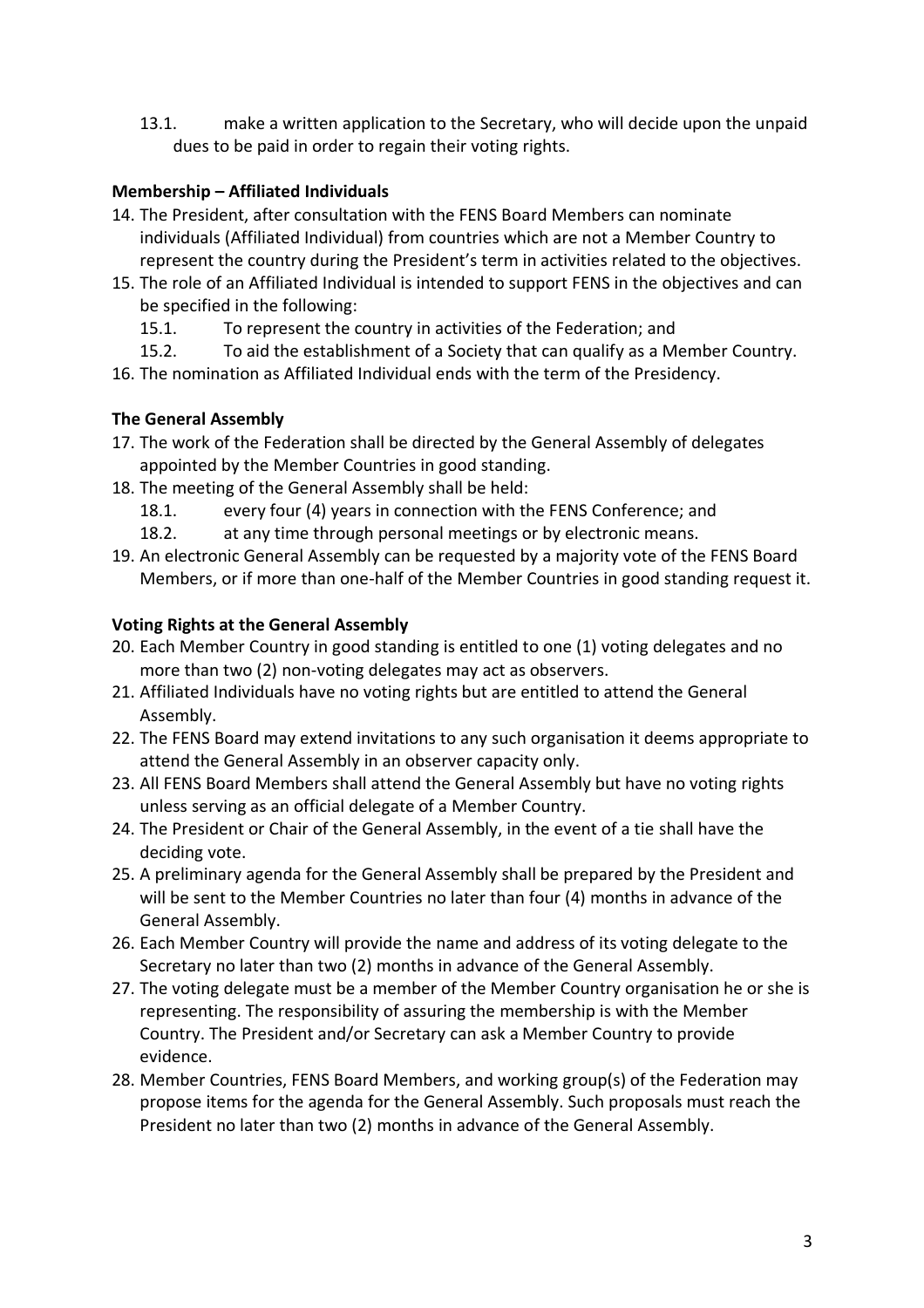- 29. The finalised agenda of the General Assembly shall be distributed to the Member Countries and their nominated delegate(s) no later than one month in advance of the General Assembly.
- 30. A Member Country cannot nominate any other Member Country to represent it and vote on its behalf at the General Assembly.
- 31. The accidental omission to give notice of a meeting to, or the non-receipt of notice of a meeting by, any person or Member Country entitled to receive notice shall not invalidate the proceedings at the General Assembly.

### **Proceedings of the General Assembly**

- 32. No business shall be transacted at any General Assembly unless a quorum of delegates is present. Unless the Rules otherwise provide, 25% of member countries in good standing present and entitled to vote on the business to be transacted shall be quorum.
- 33. If, within thirty (30) minutes from the time appointed for the holding of a General Assembly, a quorum is not present or if during the meeting a quorum ceases to be present, the meeting shall be dissolved and adjourned to another date, time and place as shall be notified by the President.
- 34. The President shall preside as Chair at every General Assembly or if he or she is not present or is unwilling or unable to preside the Secretary shall act as Chair of that General Assembly.
- 35. Items not on the agenda may be discussed and voted on, only on the receipt of twothirds majority vote at that meeting.

## **Errors and disputes**

- 36. Objections may be raised regarding the qualification of any Member Country to be able to vote at a General Assembly, only at the meeting or adjourned meeting where the vote is to take place. Every vote not disallowed at the meeting is valid.
- 37. Any such objections must be referred to the Chair of the meeting, whose decision is final.

# **Terms of the FENS Board Membership**

- 38. A FENS Board Member must be a natural person aged eighteen (18) years or older.
- 39. A FENS Board Member may not be appointed to the office if he or she is disqualified from acting under the provisions of Statute 47.
- 40. The terms of office of the incoming FENS Board Members shall begin at the close of the current FENS Conference.
- 41. No person shall remain on the FENS Board for more than a total of three (3) terms, and no more than two (2) terms in the same position.
- 42. The President shall serve no more than one (1) term.
- 43. The FENS Board may at any time appoint a person to be a Board Member to fill a vacancy. Any Board Member who is appointed shall hold office only until the next General Assembly, when he or she shall then be eligible for election. Such a period of office shall not be taken into account in determining whether such a person is eligible for election.
- 44. A person shall not be entitled to act as a Board Member, whether on a first or any subsequent entry into office until he or she has signed a declaration of acceptance and willingness to act in accordance with the Statutes and Conflict of Interest Statement.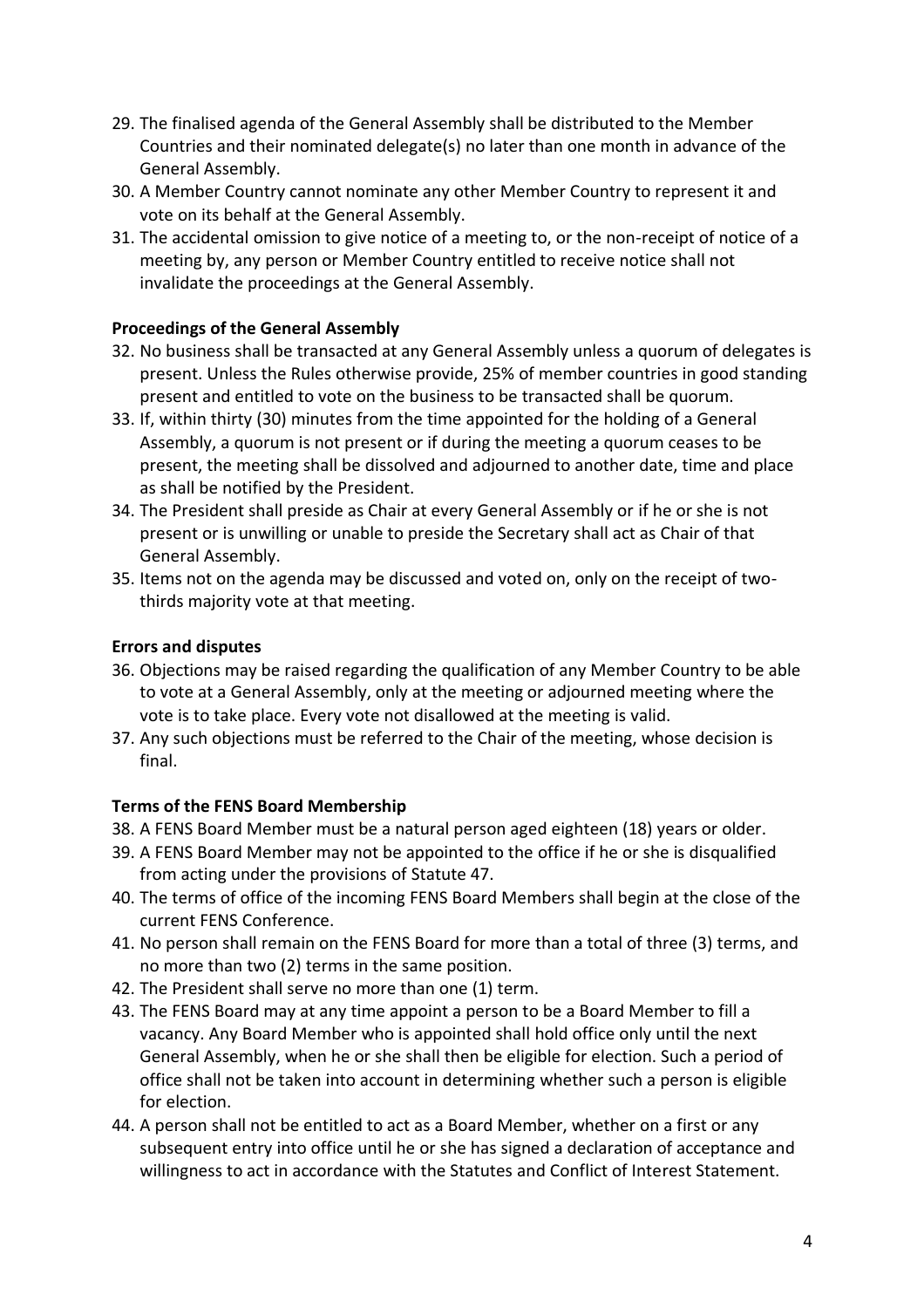## **Powers and Duties**

- 45. The business of the Federation shall be managed by the FENS Board, who may exercise all the powers of the Federation. No alteration of the Statutes shall invalidate any prior act of the General Assembly or FENS Board which would have been valid under the Statutes that existed at that time. The powers given by this Statute shall not be limited by any special power given to the FENS Board.
- 46. The Statutes of the Federation may only be amended by special resolution, approved by a two-third majority of a face to face meeting of the General Assembly. All approved special resolutions must be maintained as a true and accurate record and submitted to the appropriate governmental agency that may require it.

## **Disqualification, Removal and Resignation of FENS Board Members**

- 47. The office of a FENS Board Member shall be vacated if:
	- 47.1. His or her Member Country ceases to be a FENS member;
	- 47.2. He or she dies or becomes subject to a bankruptcy order or interim order;
	- 47.3. He or she is suffering from a mental disorder (as certified by a local medical council) and either is admitted to hospital for long term care or lasting power of attorney is granted to another to manage his or her affairs;
	- 47.4. He or she is prohibited by law in any country from holding office;
	- 47.5. He or she is convicted of any criminal offence except where the maximum sentence for that offence is a fine;
	- 47.6. He or she absents him or herself from three (3) meetings of the FENS Board during a continuous period without special leave of absence and they pass a resolution that he or she has by reason by such absence vacated office;
	- 47.7. He or she is directly or indirectly interested in any proposed or actual transactions or arrangement with the Federation and fails to declare the nature and extent of his or her interest.

# **FENS Board Members**

- 48. The Board Members of the Federation shall be the President, the President-Elect (President of the FENS Conference), the Past-President, the Secretary and the deputies to the Secretary, the Treasurer and any additional positions as required and agreed by the Board.
- 49. All positions, with the exception of the Past-President, need approval by the General Assembly by a simple majority vote.
- 50. FENS Board Membership requires the nomination by a Member Country a minimum of two (2) months ahead of the voting General Assembly. A Member Country can nominate separate names for up to two (2) different positions. It is expected that a nominated FENS Board Member will have support from the proposing Member Country organisation in conducting his or her tasks.
- 51. The FENS Board Members shall meet regularly in person and/or electronically as required.
- 52. All minutes of the FENS Board meetings shall be made available to the Board Members in a timely manner via electronic means.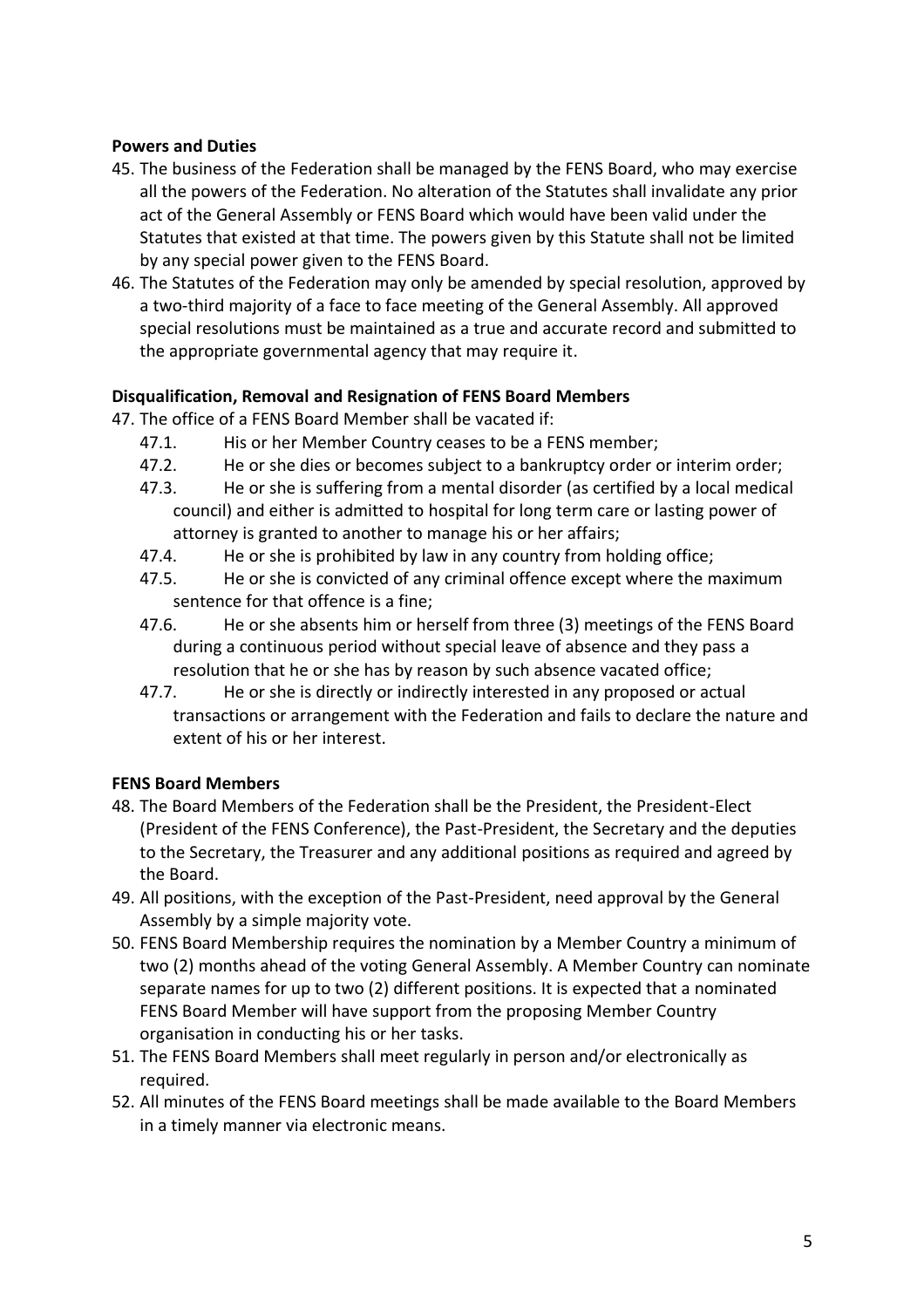## **The President**

- 53. The President usually acted as President-Elect in the previous term and is the candidate from President of the FENS Board.
- 54. A Member Country may nominate an alternative candidate for this position in accordance with the Rules of Nomination.
- 55. The General Assembly will elect the successful candidate by simple majority.
- 56. The duties of the President shall be as follows:
	- 56.1. to serve as Chair of the General Assembly and the FENS Board;
	- 56.2. to act as the representative of the Federation in dealing with other bodies and all working groups of the Federation;
	- 56.3. has the power to appoint working groups, to assign representatives of the Federation to joint committees, and any other external special or standing committee;
	- 56.4. may delegate specific powers and duties to other members of the FENS Board;
	- 56.5. will convene the FENS Board to a meeting at least twice (2) a year during his or her tenure of office.

## **The President Elect**

- 57. The President Elect is the President of the upcoming FENS Conference.
- 58. The name of the potential President of the FENS Conference shall form part of the bid material presented as part of the bid process.
- 59. The President Elect oversees the progress in preparing the next FENS Conference.
- 60. The President Elect shadows the current President during his or her four (4) year term, after which, if elected, he or she becomes President on the close of the FENS Conference.
- 61. In the event the President is unable or unwilling to serve, the President Elect shall serve as President for the relevant period or if necessary, the balance of the President's term. Such an event shall not affect the term of his or her office as President for which he or she has been elected.

# **The Past President**

- 62. The Past President is a member of the FENS Board.
- 63. The Past President may represent the Federation on specific tasks or in specific organisations as agreed by the President. The appointments can be withdrawn by the President at any time without giving a reason.

### **The Secretary**

- 64. The Secretary initiates and oversees correspondence of the Federation with the Member Country and Affiliated Individuals and other external bodies.
- 65. The Secretary liaises with the President to create and finalise the agendas of the General Assemblies, the in-between meetings, working group meetings, and meeting of the FENS Board.
- 66. The Secretary shall oversee the work of the Secretariat and shall assume the duties of the Secretariat if none is in place.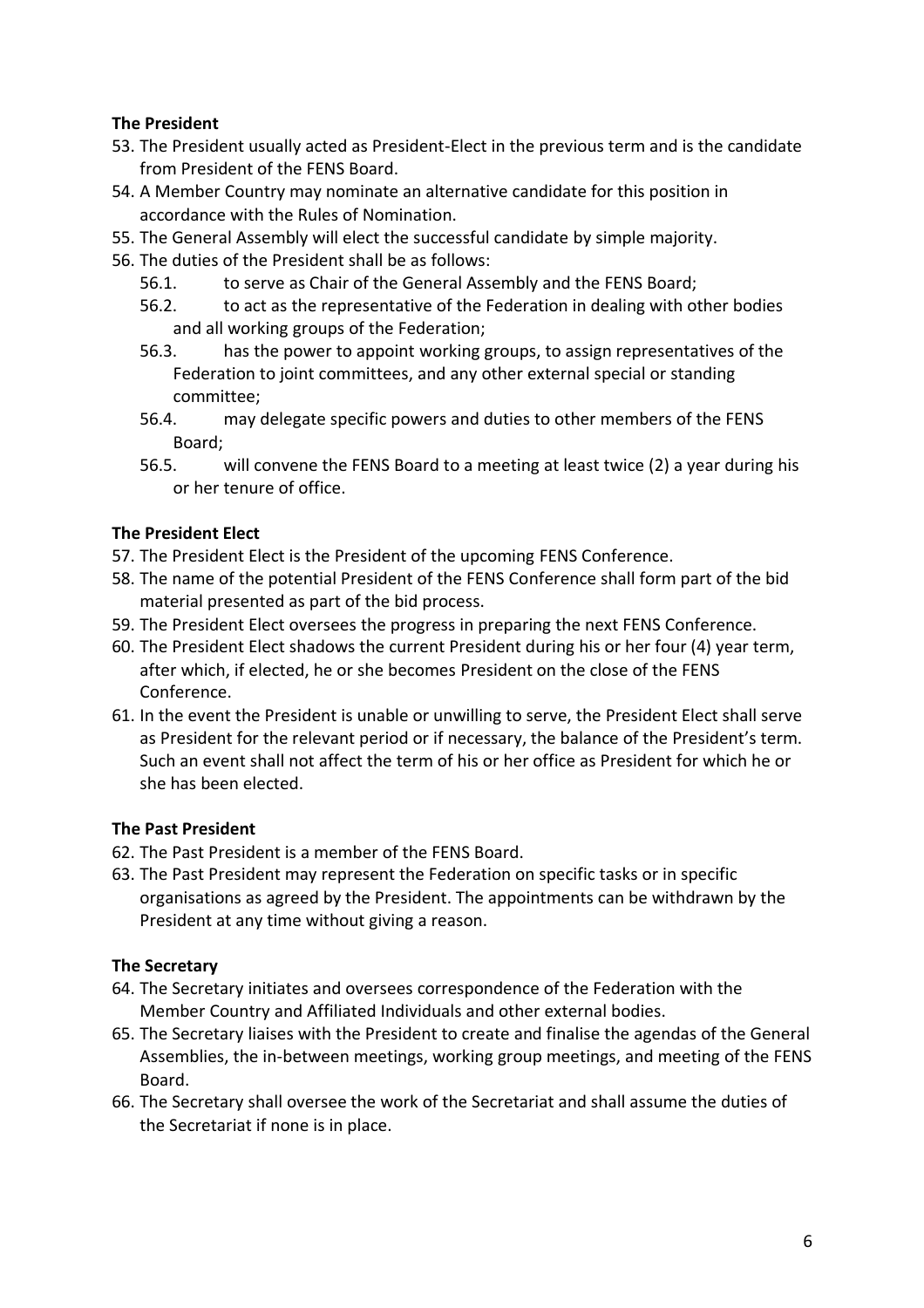## **The Treasurer**

- 67. The Treasurer is responsible for the detailed financial records of the Federation.
- 68. The Treasurer will keep the account books, indicating the details of all the receipts, payments, income and expenditure and shall prepare and distribute annual accounts within the three (3) months of each fiscal period to the FENS Board.
- 69. The Treasurer will present the accounts for inspection and approval by majority vote of the General Assembly.

## **Board Member Benefits**

- 70. No Board Member or a person/company connected to a Board Member (Connected Person) may:
	- 70.1. buy any goods or services from the Federation on terms preferential to those applicable to members of the public;
	- 70.2. may receive interest on money lent to the Federation;
	- 70.3. sell goods, services or any interest in land to the Federation; and
	- 70.4. receive any other financial benefit from the Federation, unless the payment is permitted by Statutes 71. to 77
- 71. A Board Member or connected person may receive a benefit from the Federation in the capacity of a beneficiary of the Federation.
- 72. A Board Member or connected person may receive a benefit from the Federation in the capacity of a beneficiary of the Federation.
- 73. A Board Member or connected person may enter into a contract for the support of services, or of goods that are supplied in connection with the provision of services, to the Federation where that is explicitly permitted.
- 74. Subject to Statute 70, a Board Member or connected person may provide the Federation with goods that are not related to any other contracted services they provide to the Federation.
- 75. A Board Member or connected person may receive rent for premises let by the Board Member or connected person to the Federation if the amount of the rent and the other terms of the lease are reasonable and provided that the Boar Member concerned shall withdraw from any meeting at which such a proposal or the rent or other terms of the lease are under discussion.
- 76. A Board Member or connected person may take part in the normal trading and fundraising activities of the Federation on the same terms as members of the public.
- 77. The Federation and its Board Members may only rely on the authority provided by Statute 66 if each of the following conditions is satisfied:
	- 77.1. The amount or maximum amount of the payment of the goods is set out in the agreement in writing between:
		- 77.1.1. The Federation; and
		- 77.1.2. The Board Member or connected person supplying the goods ("the supplier") under which the supplier is to supply the goods in question or on behalf of the Federation.
	- 77.2. The amount or maximum amount of the payment

# **The Nominating Committee for the FENS Award**

78. The Nominating Committee, derived from Member Country members will generate a slate of possible candidates for FENS Awards.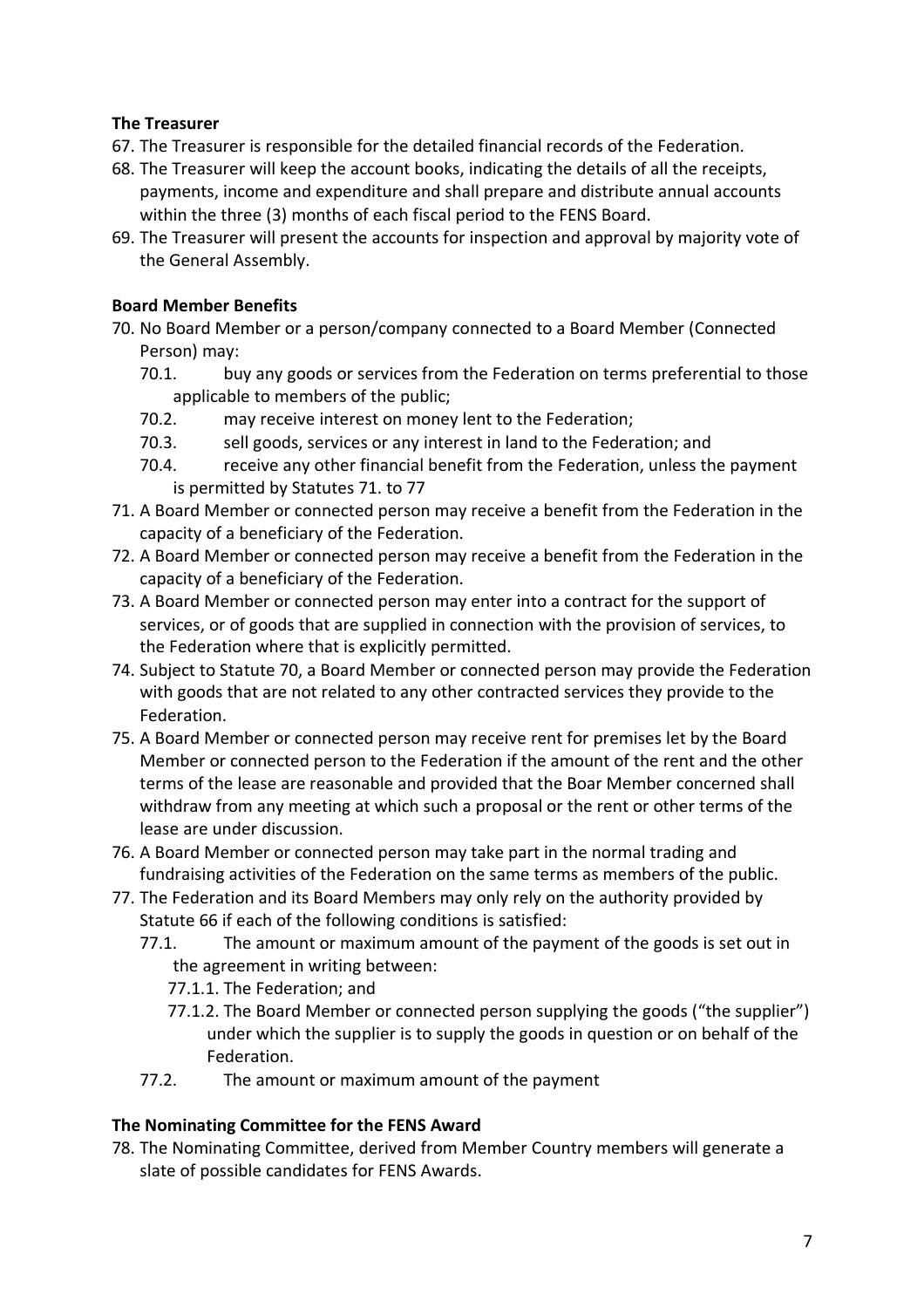- 79. The President will nominate the members of the Nominating Committee five (5) months before the FENS Conference.
- 80. The Nominating Committee shall have a minimum five (5) members to be quorate of which three (3) of whom shall be members of the FENS Board.
- 81. The Awardees shall be announced at the FENS Conference or at a time convenient for the FENS Board.
- 82. The members of the Nominating Committee will appoint a Chair.

### **FENS Conference**

- 83. The FENS Conference will be organised every four (4) years in accordance with the rules.
- 84. Member Countries in good standing will apply to host the following FENS Conference three (3) months before the next General Assembly on the occasion of the FENS Conference.
- 85. The Host Member Country for the FENS Conference will be selected by the General Assembly at the FENS Conference four (4) years in advance by simple majority of the votes of the delegates present at the General Assembly.
- 86. Within of the conclusion of the FENS Conference, 10% of the income from registrations (including waived registrations) will be transferred by the Host Society to account of FENS, to meet the expenses generated as a consequence of the running of the Federation.

#### **Working Groups/Task Forces**

- 87. Task Forces are formed by the FENS Board, appointed by the General Assembly.
- 88. Working Groups address specific topics of interest and are appointed by the President in consultation with the FENS Board.
- 89. All Task Forces and Working Groups end on the installation of the new FENS Board.

### **Rules and procedures**

90. The FENS Board can establish rules and procedures that they may think fit and add to the objectives. These rules address issues not being addressed in the Statutes and are in place until revised or abandoned. The rules should not contravene any of the provisions of the Statutes.

### **Dissolution**

- 91. The Members may at any time before, and in the expectation of the dissolution of the Federation, resolve that any of its net assets, after all its debt and liabilities have been paid, or provision has been made for them, shall on or before the dissolution of the Federation be applied or transferred in any of the following ways:
	- 91.1. Directly for the Objectives;
	- 91.2. To any charity or charities with purpose similar to the Objectives; or
	- 91.3. To any charity or charities for use for particular purpose that fall within the Objectives.
- 92. In no circumstances shall the net assets of the Federation be paid to or distributed among the Members.
- 93. If no resolution is passed in accordance to Statute 85, the net assets of the Federation shall be applied for charitable purposes as directed by the Courts or other regulating body in its country of registration.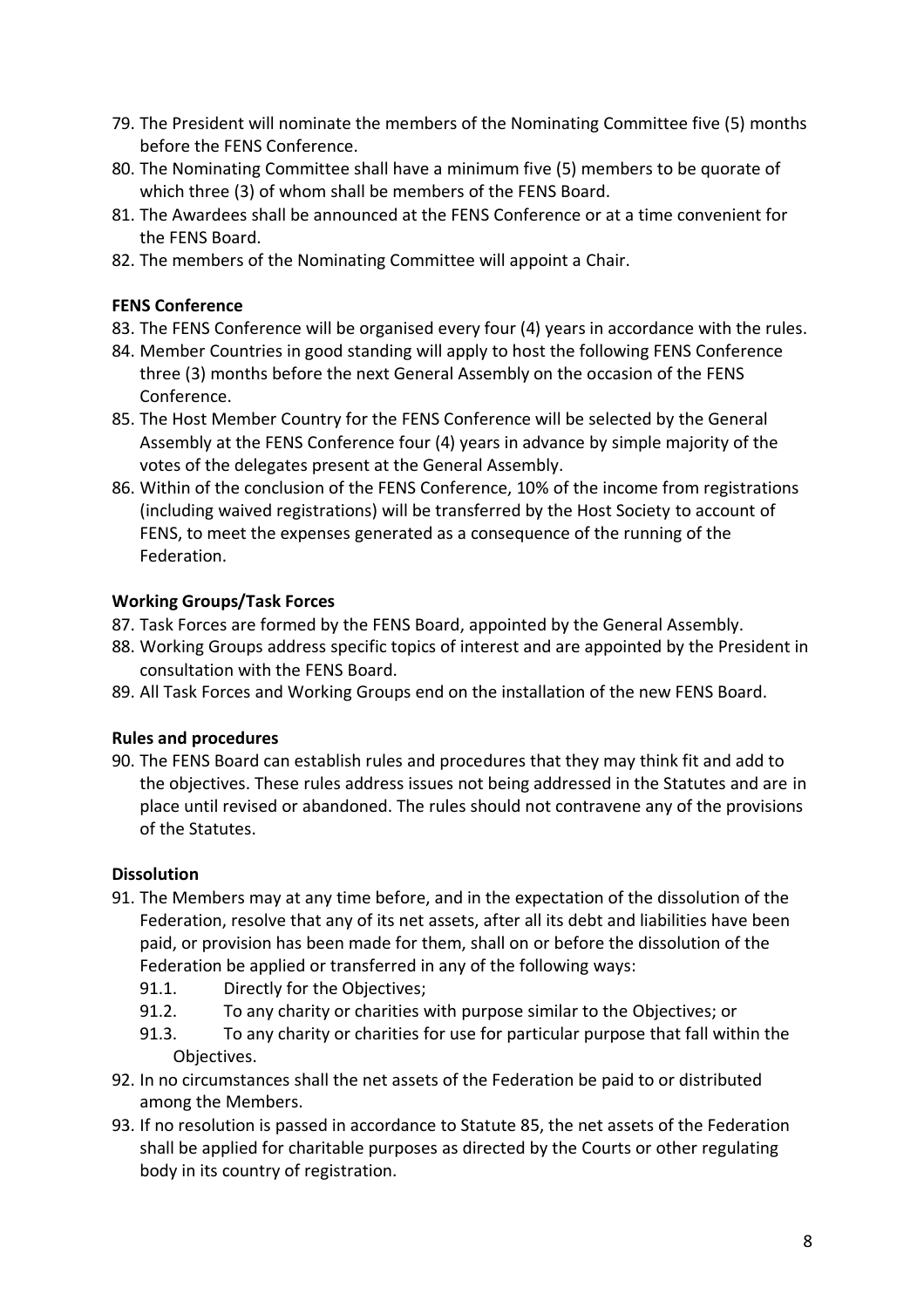# **Interpretation**

94. In these Statutes, the following words shall have the following meanings, unless the context otherwise requires:

| Address                     | a postal address and/or, for the purpose of<br>communication in electronic form a fax number or an<br>email (but excluding a telephone number for receiving<br>text messages) in each case registered with the<br>Federation;                                                                                                                                                                                                 |
|-----------------------------|-------------------------------------------------------------------------------------------------------------------------------------------------------------------------------------------------------------------------------------------------------------------------------------------------------------------------------------------------------------------------------------------------------------------------------|
| <b>Member Country</b>       | A Nutrition Science Organisation representing a defined<br>geographical area (country) which has an independent<br>budget for scientific purposes;                                                                                                                                                                                                                                                                            |
| Affiliated Individual       | An individual that had been appointed by the President<br>to represent a country not having a Member Country<br>society during the President's term;                                                                                                                                                                                                                                                                          |
| <b>Connected Person</b>     | any spouse, civil partner, partner, parent, child, brother,<br>sister, grandparent or grandchild of a Board Member,<br>any firm or body corporate (including limited liability<br>partnership) of which a Board Member is a partner,<br>member or employee and any company of which a<br>Board Member is a director, employee or shareholder<br>having a beneficial interest in more than 1 per cent of<br>the share capital; |
| <b>FENS-Board Member</b>    | Board Members duly elected by the General Assembly;                                                                                                                                                                                                                                                                                                                                                                           |
| Country                     |                                                                                                                                                                                                                                                                                                                                                                                                                               |
| Document                    | A Member Country of FENS<br>includes, unless otherwise specified, any document<br>physically produced or sent or supplied in electronic                                                                                                                                                                                                                                                                                       |
| <b>Election Regulations</b> | form;<br>regulations made by the FENS Board governing the<br>election of the FENS Board Members;                                                                                                                                                                                                                                                                                                                              |
| electronic form             | Any electronic form of communication;                                                                                                                                                                                                                                                                                                                                                                                         |
| <b>Financial Expert</b>     | An individual, company or firm who is authorised to<br>give investment advice by the laws of the Country in<br>which they operate;                                                                                                                                                                                                                                                                                            |
| <b>Financial Year</b>       | The Federation's financial year;                                                                                                                                                                                                                                                                                                                                                                                              |
| <b>General Assembly</b>     | a meeting of the member countries according to the<br>rules;                                                                                                                                                                                                                                                                                                                                                                  |
| Host                        | The Member Country Society which hosts the next FENS<br>Conference;                                                                                                                                                                                                                                                                                                                                                           |
| in good standing            | The status of a Member Country with fully paid<br>subscription fees;                                                                                                                                                                                                                                                                                                                                                          |
| in person                   | shall mean a meeting that takes place in one location<br>with all participants physically present;                                                                                                                                                                                                                                                                                                                            |